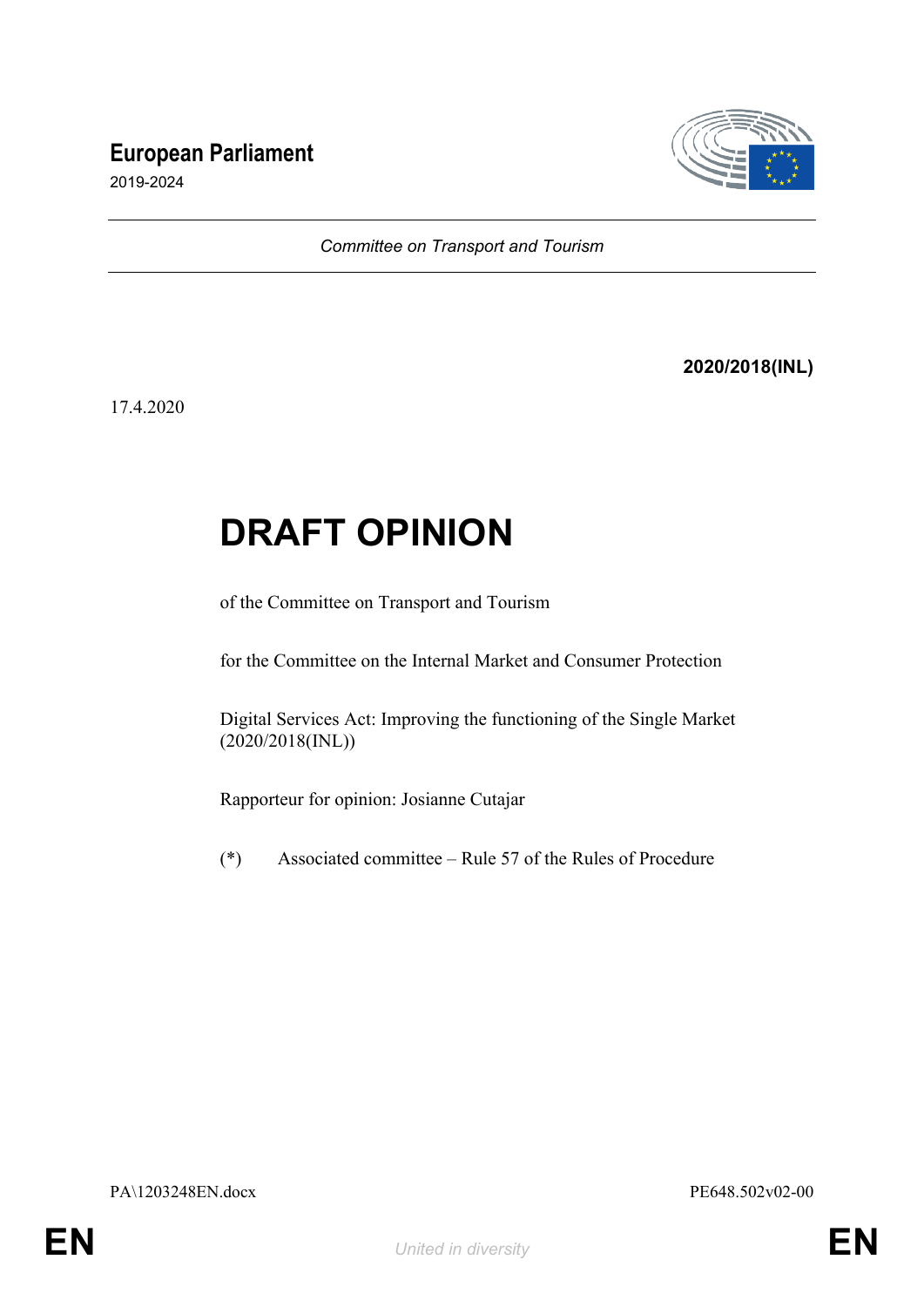$PA$ <sub>INL</sub>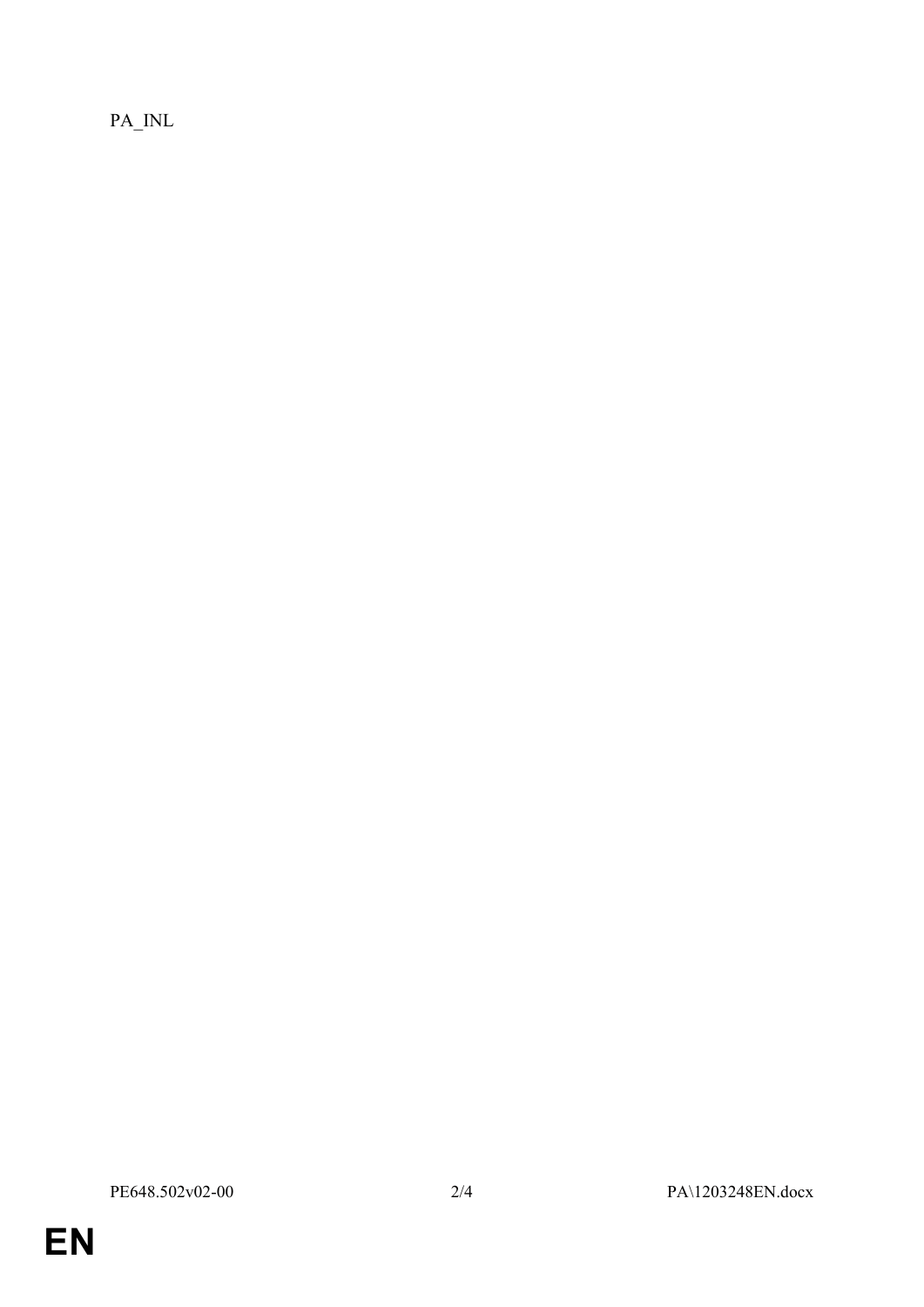## **SUGGESTIONS**

The Committee on Transport and Tourism calls on the Committee on the Internal Market and Consumer Protection, as the committee responsible, to incorporate the following suggestions into its motion for a resolution:

- A. whereas the framework in the e-Commerce Directive pre-dates the digital economy era and thus does not reflect the technical, economic and social reality of today´s online services in the transport and tourism sector;
- 1. Notes that the scope of the definition of information society services provided for in the e-Commerce directive has been subject to a rich case-law by the European Court of Justice, especially regarding online platforms in the transport and short-rentals sectors, and hence needs to be clarified;
- 2. Calls on the Commission to clarify the liability of Transport and Tourism platforms; invites the Commission to set a uniform obligation for platforms to verify the legality of the service offered and the service provider and to act on illegal content, through a legally binding Notice and Action procedure.
- 3. Stresses the importance of establishing a European Authority tasked with overseeing the online platform market, with offices for Transport and Tourism.
- 4. Calls on the Commission to enhance the relationship between stakeholders and local authorities in the Short-Term Rental market and mobility services.
- 5. Draws attention to the importance of data access in the platform economy; highlights the vital role data plays for local governments in enforcing and developing policies in the fields of Transport and Tourism;
- 6. Stresses the need to build on the P2B Regulation to limit the dominance of market giants in the Transport and Tourism sector; stresses the urgency for the Commission to establish well defined criteria regarding "size" of platforms.
- 7. Calls on the Commission to come up with a comprehensive framework to align the working conditions of platform workers with those of regular employees;
- 8. Emphasizes the need for transparency in Transport and Tourism platforms, specifically on algorithms affecting service, pricing, and advertising.
- 9. Highlights the need for online platforms in Transport and Tourism to promote sustainability, also in line with the European Green Deal.